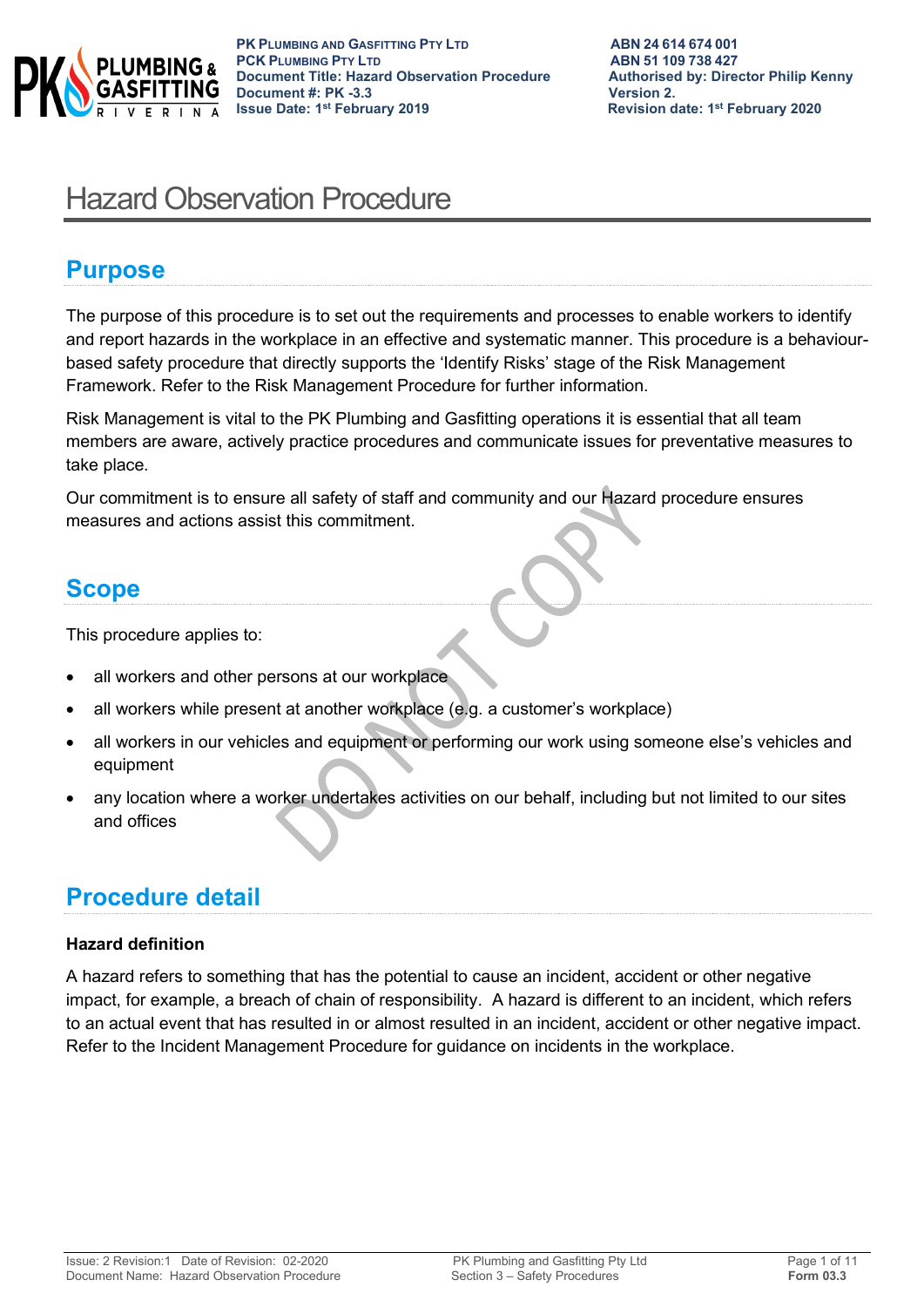

Hazards can be defined as an:

1. Unsafe act:

An unsafe act refers to conduct, actions or behaviour that is not in line with policies, procedures, workplace safe practice or legislative requirements. Unsafe acts can create a hazard, prevent a hazard being avoided or increase the likelihood of an incident. Actions as well as inactions (failure to act) are unsafe acts as they create risk and the potential for an incident.

2. Unsafe condition:

An unsafe condition refers to a condition (associated with workplace facilities, tools, equipment or general work environment) that is unsafe and if not corrected may result in an incident, accident or injury.

## **Common hazard categories**

Workplace hazards will generally fall into one (or a combination) of the categories below. Several examples have been listed for each category and apply to workers, managers and visitors.

Appearance:

- No protective gloves while handling sharp objects
- Damaged protective eyewear while welding
- Loose long hair not tied back while operating equipment
- Entry into an area without complying with PPE requirements

Behaviour (general):

- Walking underneath a fully loaded crane
- Running down the stairs
- A worker throwing a piece of heavy equipment to another worker rather than passing it to them
- Not using designated walkways in the loading area

Behaviour (task specific):

- Using incorrect manual handling techniques to lift a heavy box onto a shelf
- Using nylon ropes instead of steel chains to restrain a load of sharp items on a heavy vehicle
- Skipping a safety critical step in a process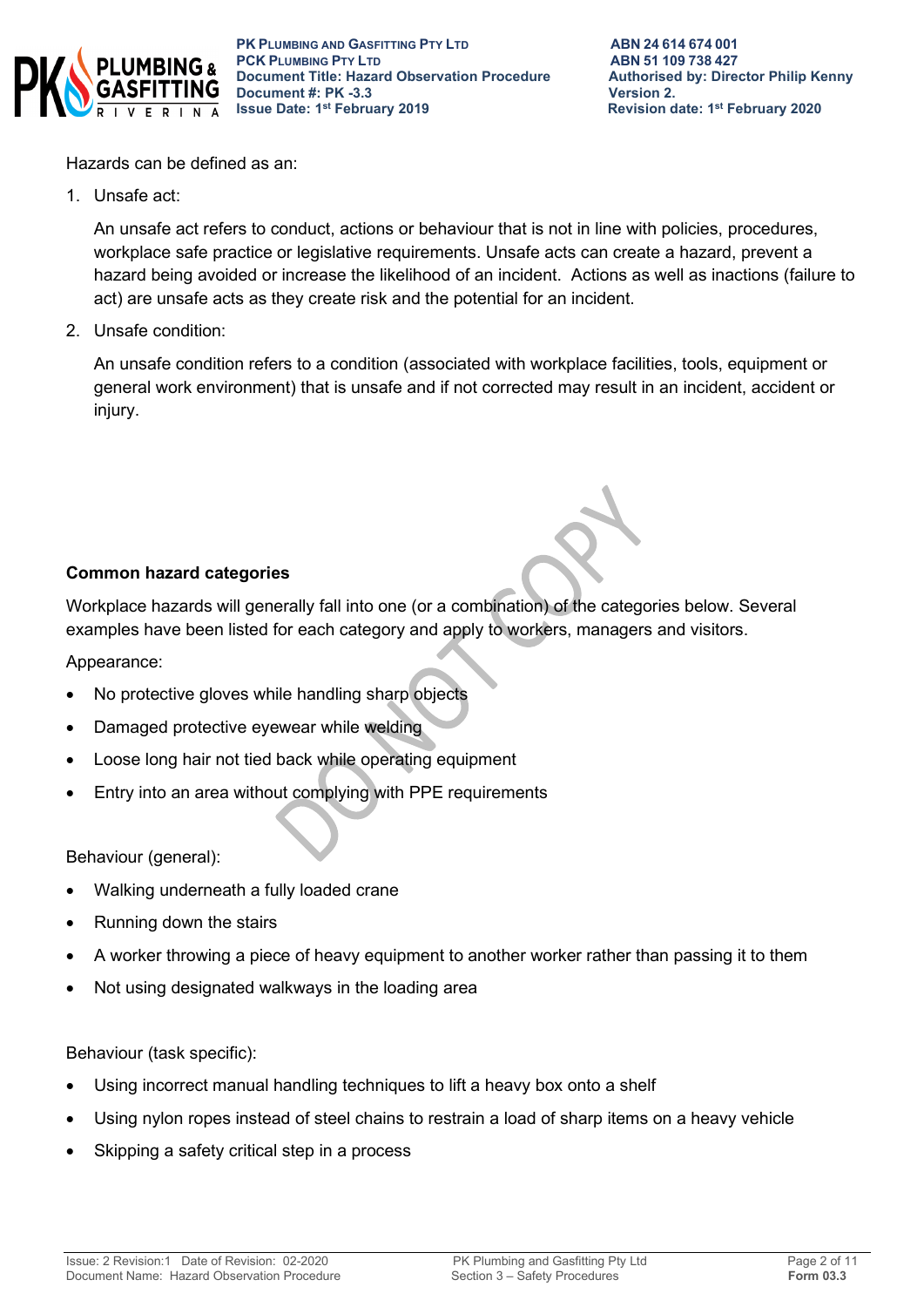

Task or process:

- A packing process that permits/requires carrying large quantities of heavy items across the warehouse floor.
- A scheduling process with no training or guidance on calculating safe shift durations.
- An administration task that requires the worker to manually staple large quantities of paperwork

Tools or equipment:

- Webbing straps used for heavy vehicle load restraint that are frayed and worn
- A fire extinguisher without a current inspection
- An electric drill that has been tagged as faulty and remains in the work area

Work environment:

- A slip hazard created by leaked oil from a forklift
- A hazardous material being used in the workplace without an appropriate Material Safety Data Sheet (MSDS) available
- A first aid kit that has not been replenished and is missing most items

## **Hazard observation definition**

The hazard observation process is designed to improve safety outcomes by encouraging safe work practices and identifying and removing unsafe acts or conditions. It is a process where any worker can observe an unsafe act or condition, discuss the hazard with any parties involved, resolve the hazard immediately (if possible) and report the hazard for further follow up and/or analysis.

Hazard observations can help to reduce the occurrence of work health and safety (WHS) incidents in the workplace, as the process identifies and treats the hazard before it results in an incident.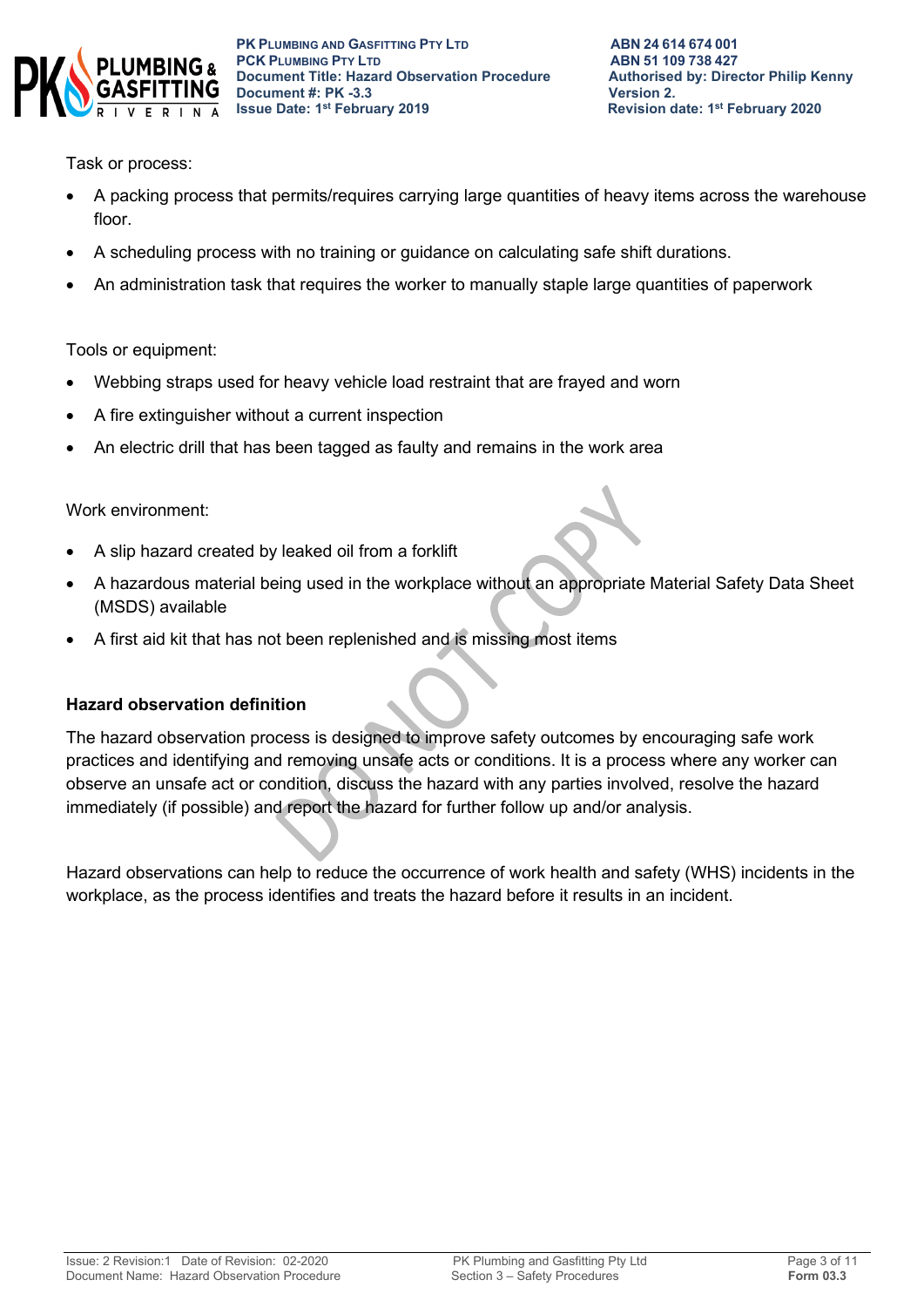

**PK PLUMBING AND GASFITTING PTY LTD**<br> **PCK PLUMBING PTY LTD**<br> **ABN 51 109 738 427 PCK PLUMBING PTY LTD**<br> **PCK PLUMBING PTY LTD**<br> **Document Title: Hazard Observation Procedure** Authorised by: Director Philip Kenny **Document Title: Hazard Observation Procedure Authorised Authorised by: Philip Renally Renally Renally Renally Renally Renally Renally Renally Renally Renally Renally Renally Renally Renally Renally Renally Renally Renally Document #: PK -3.3**<br>**Issue Date: 1st February 2019** 

Identify an incident or

near-miss

**Refer to Incident** Management Procedure

### **Hazard observation process overview**



The hazard observation process will generally follow the steps below. Further explanation of each step is provided in the above diagram.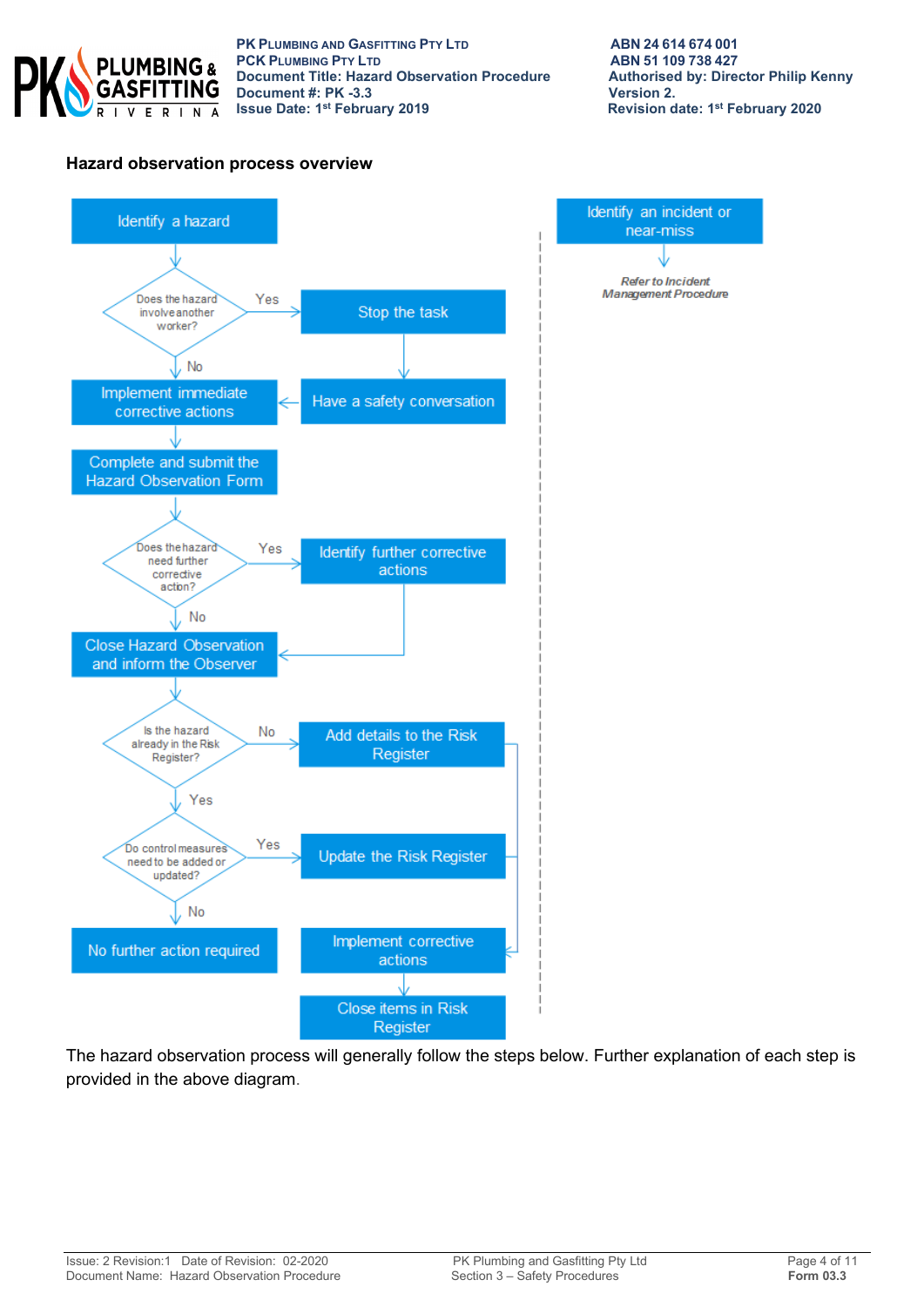

## **Step 1: Identify a hazard**

The hazard is identified (observed) by the Observer, which can be any worker on an ad-hoc basis or alternatively by a manager or supervisor as part of ongoing hazard monitoring in their area of control.

## **Step 2: Stop the task**

If the hazard involves another worker, it is important for the Observer to approach the worker without startling, distracting or surprising them. The Observer should ask that worker to stop the task or stop the behaviour or actions that are creating the concern.

### **Step 3: Have a safety conversation**

The goal of the safety conversation is a constructive dialog that results in identifying what systems and processes are involved, what training has been provided and what needs to change to make the act or condition safe.

It is important for the Observer to focus the conversation on what they can physically observe (appearance, behaviour and actions, tools and equipment, work environment etc.) rather than assuming what the worker's attitudes, thoughts or intentions are.

The Observer should ask questions to determine the reasons behind the worker's actions (or inactions) rather than give instructions. It is important to involve the workers by understanding their views on the issues, understanding the impact of those involved and seeking their suggestions for improvements.

If the Observer takes notes during the safety conversation, they should:

- stick to the key issues
- not make any judgement or opinion about the action or inaction of workers
- record any suggestions for improvement
- record any immediate corrective actions agreed to be implemented (the full nature and extent of the issue and other solutions will be considered by management and/or Health and Safety personnel as part of the Risk Management Framework)
- allow the worker/s involved to see what has been noted and if there remains a disagreement, for their views to be recorded

### **Step 4: Implement immediate corrective actions**

If it is safe to do so and within the skills and abilities of the Observer and worker/s involved, they should implement immediate corrective actions to resolve or reduce the hazard. Examples are provided below based on the example hazards listed earlier: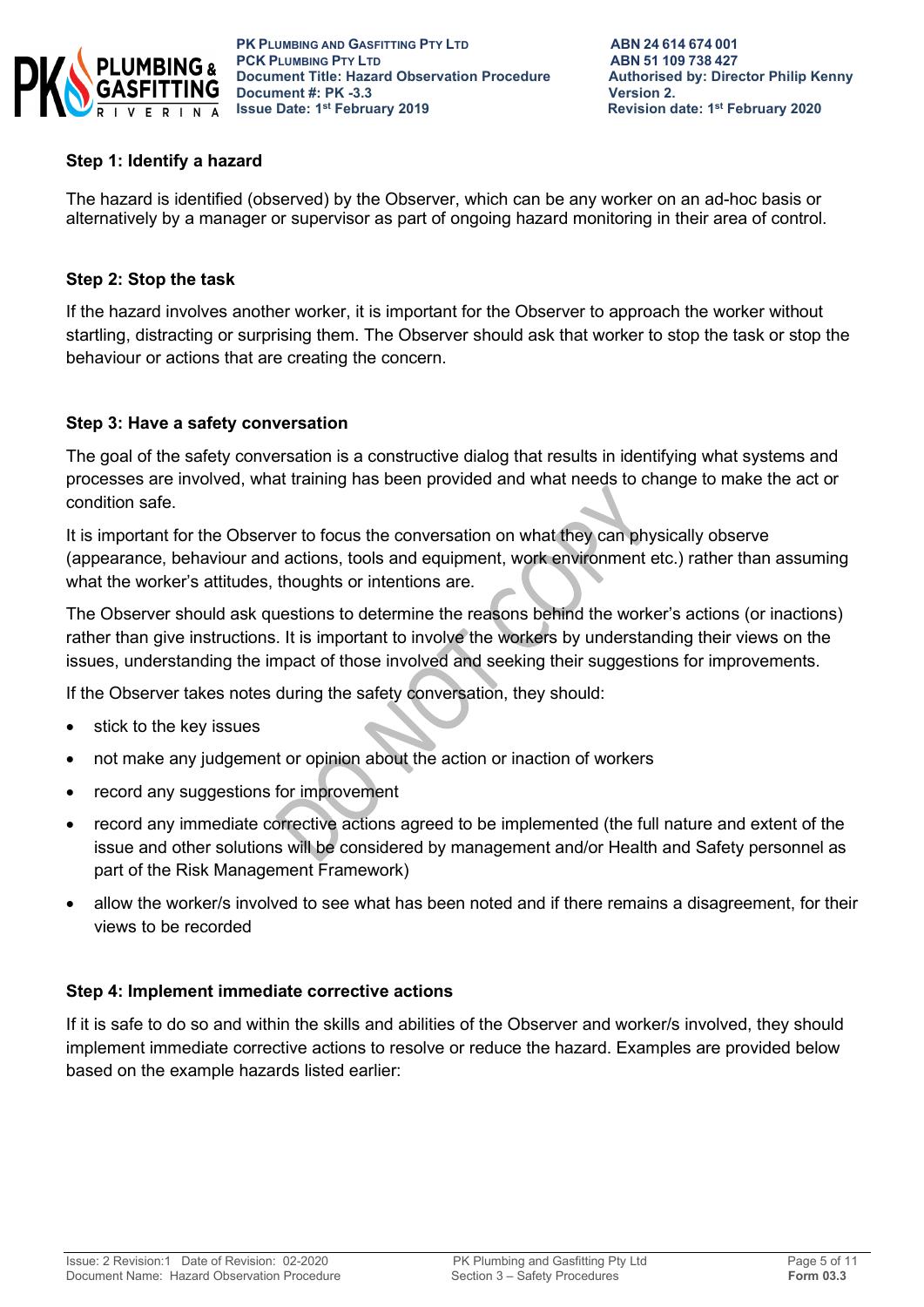

## Appearance:

- Putting on safety gloves before continuing with the task
- Replacing damaged protective eyewear before continuing welding
- Tying back long hair before continuing to operate equipment
- Putting on appropriate PPE before entering the area

### Behaviour (general):

- Moving out from under a fully loaded crane
- Walking down the stairs
- Agreeing to pass heavy equipment rather than throw it in future
- Agreeing to use designated walkways in the loading area in future

### Behaviour (task specific):

- Using appropriate lifting machinery to lift a heavy box onto a shelf
- Replacing nylon ropes with steel chains to restrain a load of sharp items on a heavy vehicle
- Completing each safety critical step in the process fully and completely in accordance with the Safe Work Procedure

Task or process:

- Securing the assistance of a pallet truck or forklift and updating the Safe Work Procedure
- Providing training or guidance for calculating safe shift durations to ensure workers are not overscheduled
- Outsourcing to professional printers, purchasing an electric stapler, sharing the workload, or taking regular breaks

Tools or equipment:

- Condemning and removing frayed and worn webbing straps and locating and using webbing straps that are in good condition to restrain the load
- Tagging out and reporting the fire extinguisher
- Condemning and removing the electric drill tagged as faulty from the work area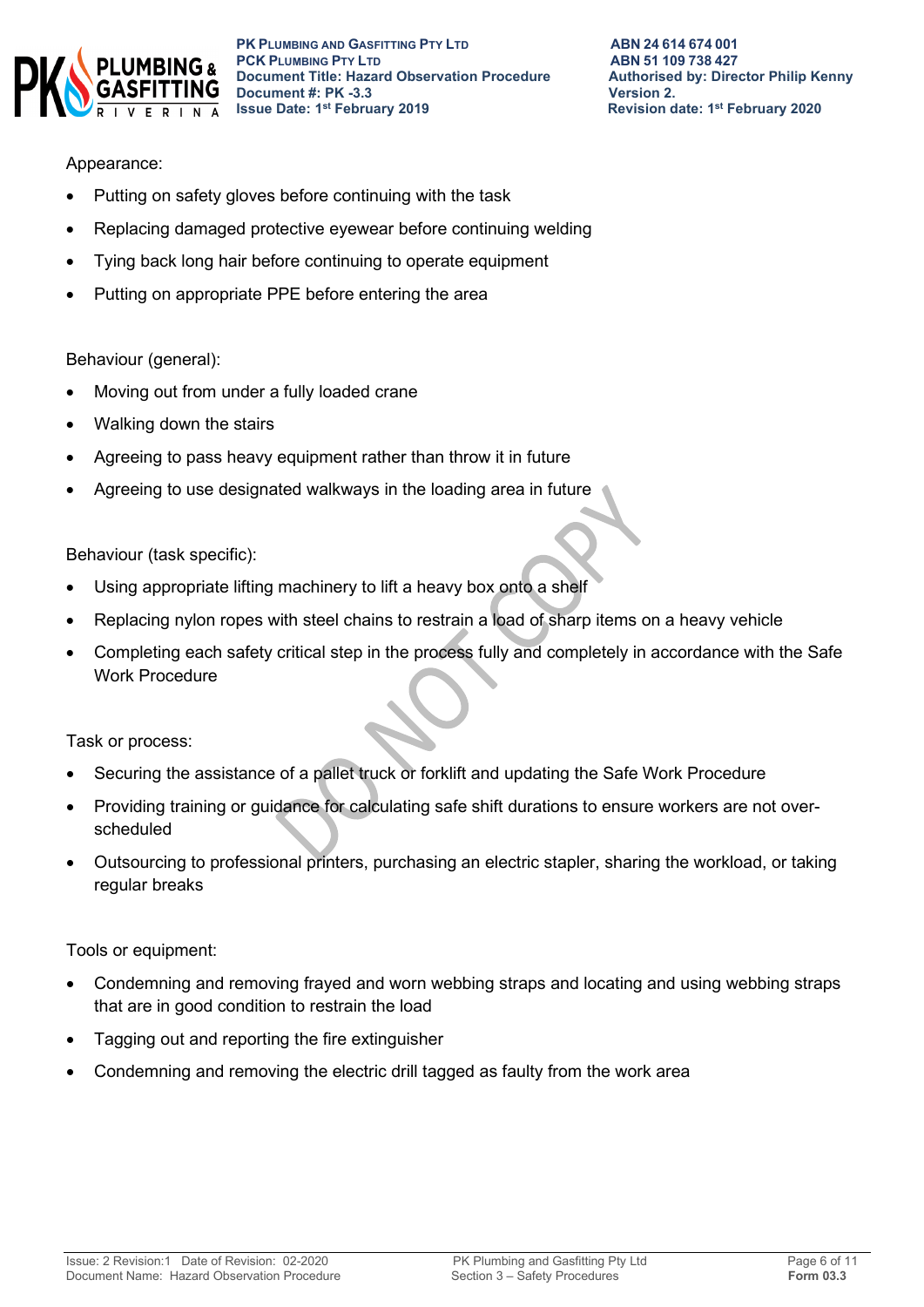

Work environment:

- Cordoning off the area covered in oil, obtaining a spill kit and using the kit to clean up the oil and dispose of the oil appropriately in line with Hazardous Material Disposal Requirements Tagging out the forklift and completing an equipment fault report for the forklift
- Obtaining the MSDS and training staff on its requirements or in the interim removing the hazardous material from the workplace and locking it up until an appropriate MSDS is provided with training
- Putting a sign on the first aid kit that it is incomplete and providing the location of an alternative first aid kit to be used until the kit is replenished, reporting the kit for replenishment

Resolving an unsafe condition can be very simple but it is important to determine where the systems, policies and procedures need to be improved to prevent a recurrence. This is important so that the unsafe acts can also be resolved, to limit the unsafe condition reoccurring and exposing workers to potential injury.

## **Step 5: Complete and submit the Hazard Observation Form**

The Observer will then document the observation and any immediate corrective actions that were taken in the Hazard Observation Form and provide it to a Supervisor, Manager or Health and Safety Representative.

Refer to the Incident Management Procedure for guidance on completing an Incident Report Form to report an incident or near-miss.

## **Step 6: Identify further corrective actions**

Some hazards will require the identification of further corrective actions by a Supervisor, Manager or Health and Safety Representative. Corrective actions can be identified by applying the Risk Management Framework. Common examples include:

- providing training, information and support
- providing new equipment, tools, facilities
- replacing or fixing faulty equipment
- implementing or updating policies, procedures or tools
- reengineering processes and workflows
- completing an inspection or review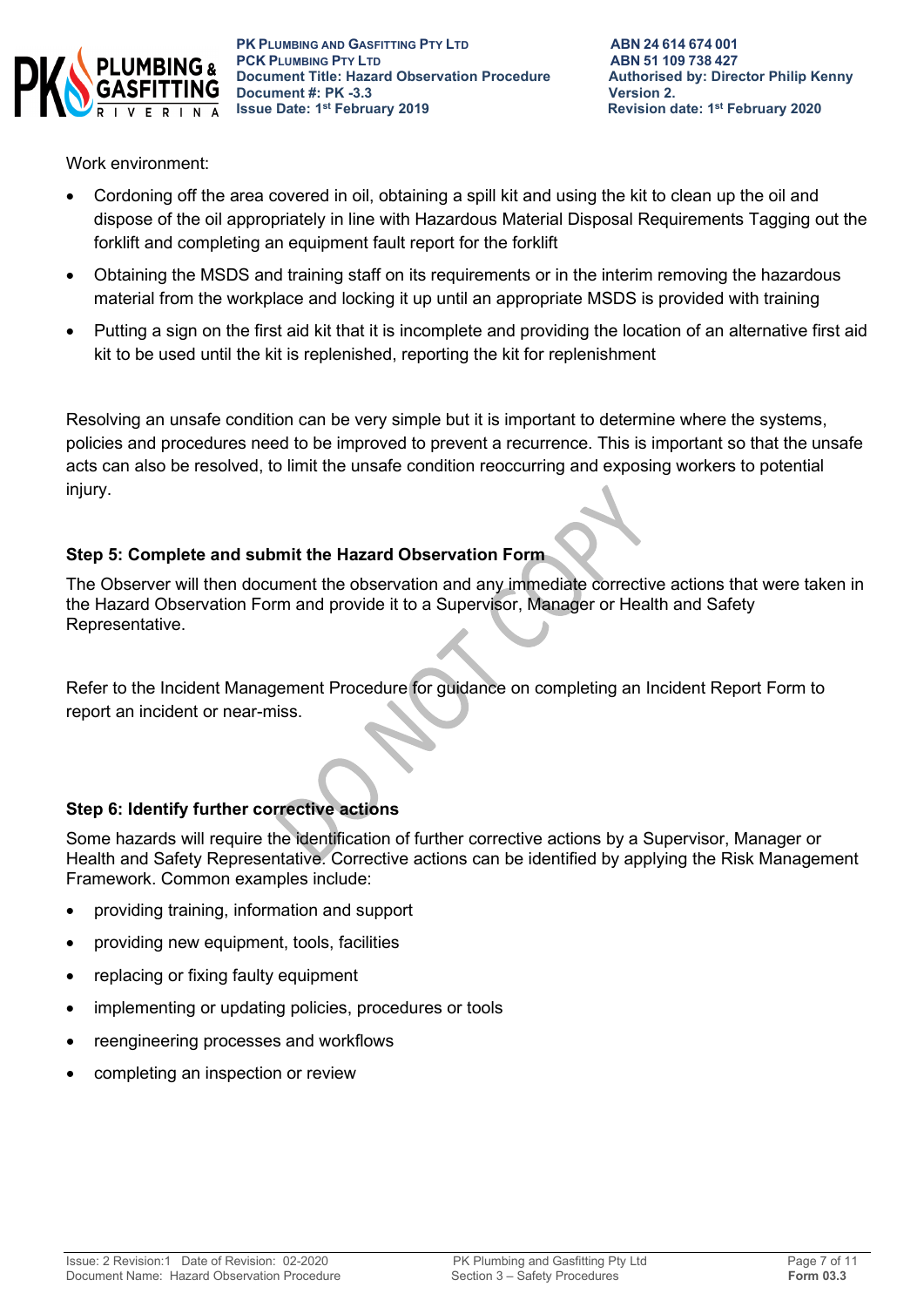

## **Step 7: Close Hazard Observation and inform the Observer**

The Hazard Observation can be closed, and the Observer informed of the outcomes of the Hazard Observation and also the issues being dealt with under the Risk Management Framework.

## **Step 8: Add details to the Risk Register or Update the Risk Register**

Hazard observations directly support the 'Identify Risks' stage of the Risk Management Framework. Hazard observations can identify new risks in the workplace that have not previously been identified and are not documented in the Risk Register or existing risks that have ineffective risk controls. It is important to review the Risk Register and add or update all relevant details of newly identified hazards and risks or ineffective risk controls.

Remember that the risk is not just a recurrence of the particular hazard, but also what similar risks can be identified for example, a new reported hazard of a missing Safe Work Procedure for a task might indicate that a range of Safe Work Procedures are missing for a whole area of the business.

### **Step 9: Implement further corrective actions**

The prompt and effective implementation of further corrective actions is critical to the success of preventing a recurrence. Each corrective action must have a responsible person and implementation due date allocated and be documented in the Hazard Observation Form and in the Risk Register.

## **Step 10: Close items in the Risk Register**

Once all corrective actions have been implemented, the items in the Risk Register can be closed. It is important to inform the Observer of the final outcome of the observation and its closure to encourage future observations. If workers do not believe that their observations are genuinely considered, there is little chance they will report an observation in the future.

### **Regular monitoring, review and audit of hazard observations**

To gain the full benefit of the hazard observation process, it is important for the organisation to collect and analyse all hazard observation data. This enables a deeper understanding of safety issues and safety behaviour patterns in the workplace.

Managers and supervisors should monitor and review hazard observation data for their area of control on a regular (e.g. monthly) basis and discuss the types of observed hazards, trends and problems with their team members.

Senior managers should analyse and audit hazard observation data and findings as part of regular (e.g. annual) audit processes.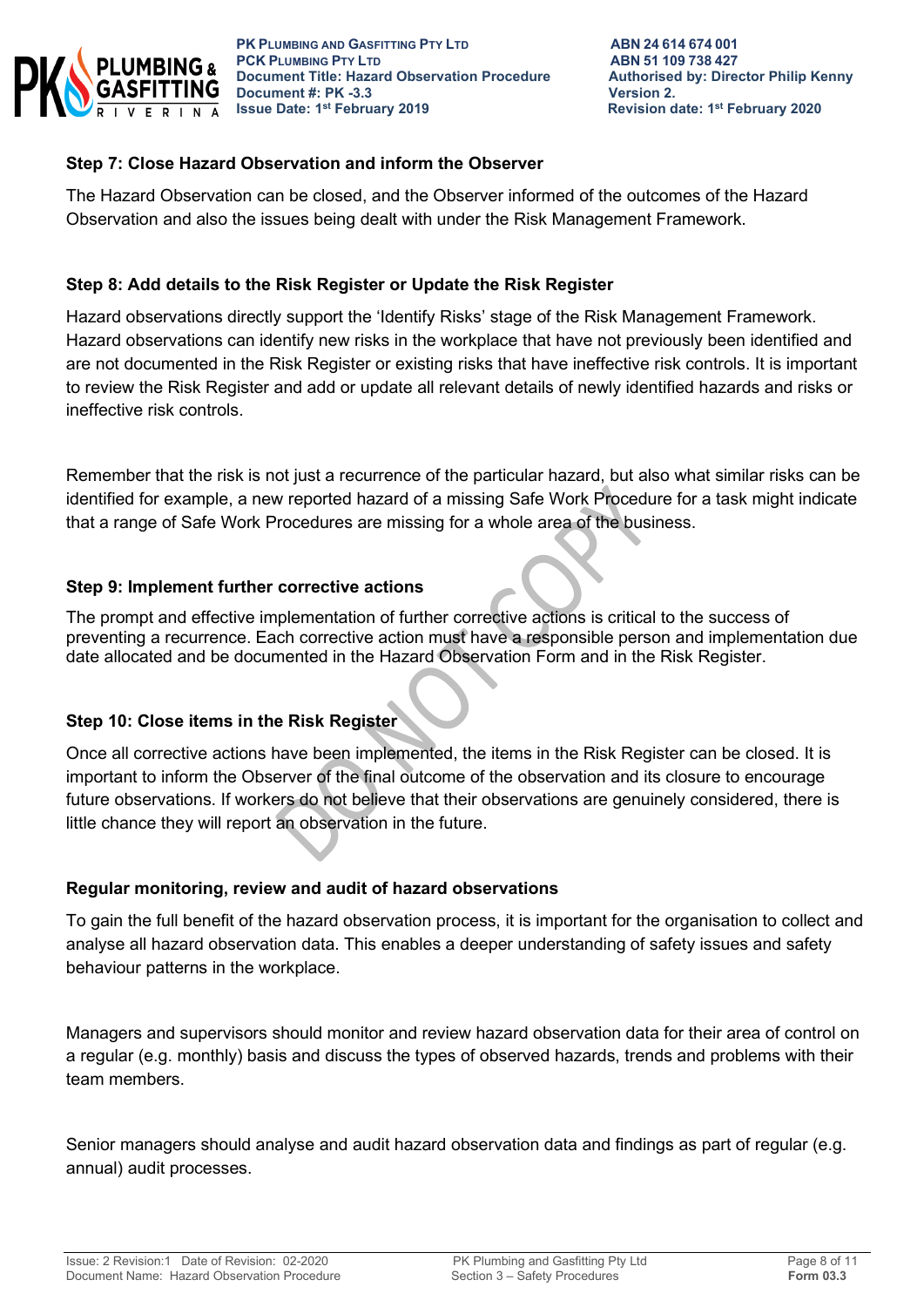

the employer/ person conducting a business or undertaking (PCBU)

## **Responsibilities**

PK Plumbing and Gasfitting has identified the following roles within our organisation with responsibilities for hazard observations, as:



- managers/supervisors
- workers

A summary of the key responsibilities for each role are listed below.

Philip Kenny – Director

Cade Priest – Senior Plumber

- Keyan Tuckett Plumber
- Steven Conte Plumber
- John Beale Septic and Water
- William Tyrrell Labourer
- Tamileigh Chirgwin Administration Manager
- Karen Shaw Administration
- Cherie Chirgwin Administration
- Brendan Mark WHS Administration

## **Employer/PCBU Responsibilities**

*The Employer or PCBU can be a sole trader, the partners in a partnership, a company, an unincorporated association or a government department. In our organisation this responsibility is accepted by Philip Kenny, Director.*

The Employer/PCBU must:

- ensure workers are provided with the:
	- o skills and knowledge of the types of hazards and how to identify them
	- $\circ$  skills and knowledge of appropriate immediate corrective actions within their area of responsibility and skills
	- o tools to easily report the hazard (i.e. Hazard Observation Form)
- ensure adequate resources (time and budget) are provided to implement hazard observations throughout the workplace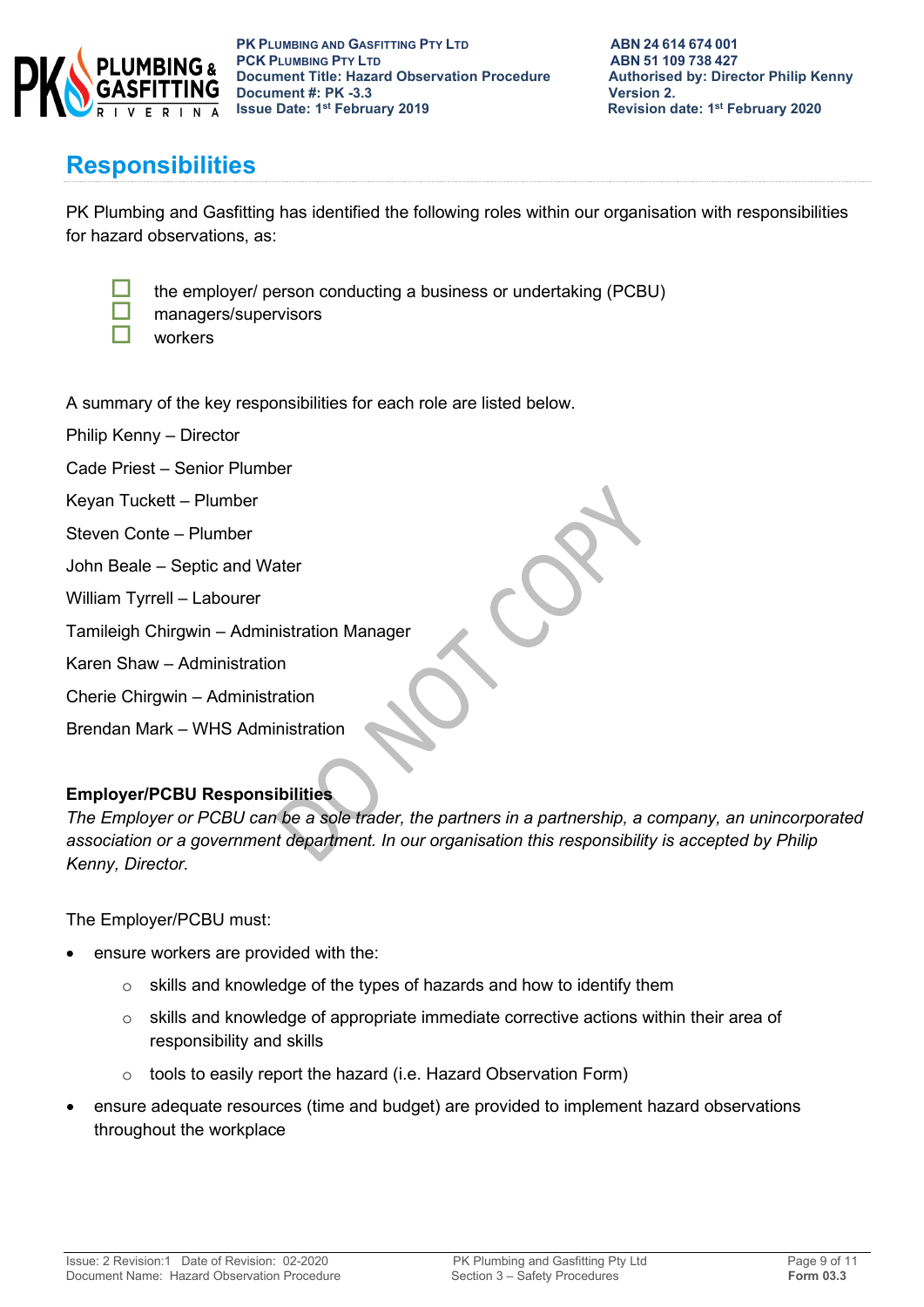

- ensure corrective actions resulting from hazard observations are promptly and appropriately implemented
- ensure documentation and records of all hazard observations are completed and maintained
- monitor trends in the hazard observations on an ongoing basis and audit hazard observation records as part of the annual audit process
- promote an open and transparent safety culture within the workplace which encourages the reporting of hazards

## **Manager/Supervisor Responsibilities**

*Managers and supervisors are workers who have an area of control within the workplace. In our organisation, this responsibility is accepted by Philip Kenny, Cade Priest, Garry Davis, Jason Brown, Jake Smith, Steven Conte.*

Managers and supervisors must:

- encourage workers within their area of control to take a proactive approach to hazard observations
- monitor all aspects within their area of control on an ongoing and scheduled basis to identify potential hazards
- complete the Hazard Observation Form if they observe hazards in the workplace or hazards within their area of control
- implement relevant corrective actions resulting from hazard observations
- provide feedback to workers on the outcomes of submitted hazard observations
- escalate hazard observations promptly (if necessary)
- add the details of any new hazards, corrective actions and implementation details to the Risk Register
- update the details of any existing hazards that require new or updated risk controls in the Risk **Register**
- monitor and review hazard observation data for their area of control on a regular (e.g. monthly) basis
- discuss the types of observed hazards, trends and problems with their team members on a regular basis

## **Worker Responsibilities**

*A worker is any person who carries out work for a PCBU, including work as an employee, contractor, subcontractor, self-employed person, outworker, apprentice or trainee, work experience student, employee of a labour hire company placed with a 'host employer' and volunteers.*

Workers must:

• promptly report any hazards in the workplace by completing the Hazard Observation Form and submitting it to a manager, supervisor or HSR